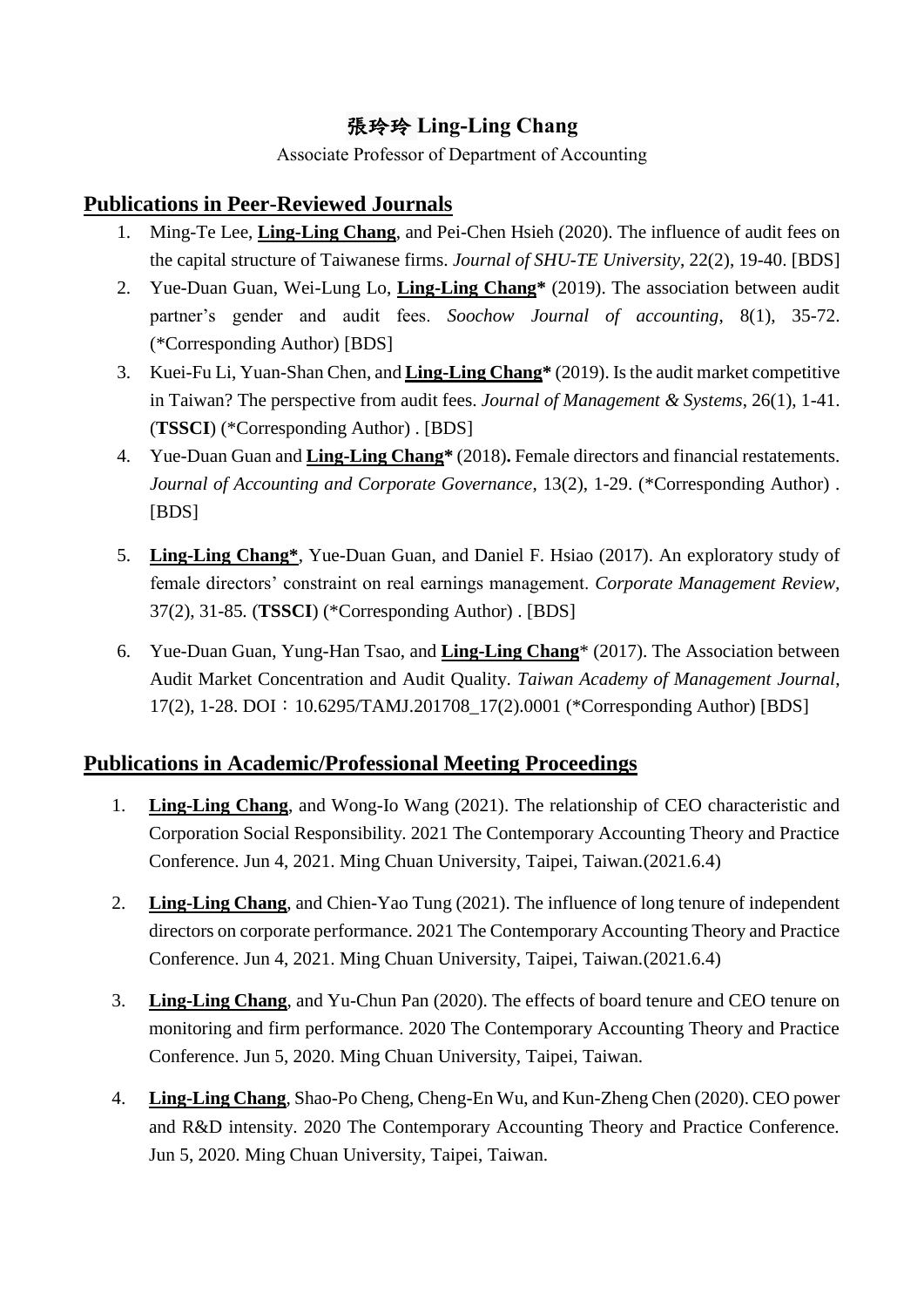- 5. **Ling-Ling Chang** and Yi-Ting Hu (2019). Relationship between directors and officers liability insurance, foreign direct investment, related party transaction and earnings persistence. 2019 The Contemporary Accounting Theory and Practice Conference. May 24, 2019. Ming Chuan University, Taipei, Taiwan.
- 6. **Ling-Ling Chang,** Pei-Chen Hsieh, Ming-Te Lee, Wen-Hsuan Chang (2019). The relationship between foreign investment, board of directors and operational risk. 2019 The Contemporary Accounting Theory and Practice Conference. May 24, 2019. Ming Chuan University, Taipei, Taiwan.
- 7. **Ling-Ling Chang**, Hsin-Jou Chen, and Yun-Shan Chen (2018) The characteristics of the board of directors, the degree of effort of the directors and firm performance. 2018 The Contemporary Accounting Theory and Practice Conference. June 1, 2018. Ming Chuan University, Taipei, Taiwan.
- 8. **Ling-Ling Chang**, Chia-Yun Lin, Tsuan Chen, and Ying-Chieh Chen (2018). Board characteristics and the effectiveness of board supervision. 2018 The Contemporary Accounting Theory and Practice Conference. June 1, 2018. Ming Chuan University, Taipei, Taiwan.
- 9. Yun-Shan Chen, Guan-Syun Wu, **Ling-Ling Chang**, and Chia-Hsuan Tseng (2018). The Relation between the Internal Control Weakness and Corporate Fraud: The effect of Directors' and Officers' liability insurance. 2018 The Contemporary Accounting Theory and Practice Conference. June 1, 2018. Ming Chuan University, Taipei, Taiwan.
- 10. Yun-Shan Chen, Guan-Syun Wu, **Ling-Ling Chang**, and Chia-Hsuan Tseng (2018). Taxmotivated earnings management by hospital foundation. 2018 The Contemporary Accounting Theory and Practice Conference. June 1, 2018. Ming Chuan University, Taipei, Taiwan.
- 11. **Ling-Ling Chang**, Yi-Chun Wang, Jane-Pi Yu, and Yun-Shan Chen (2017). Information transparency, the degree of professionalism of the board and corporate performance. 2017 The Contemporary Accounting Theory and Practice Conference. May 26, 2017. Ming Chuan University, Taipei, Taiwan.
- 12. **Ling-Ling Chang**, Ming-Chieh Lin, and Pei-Han Tung (2017). Directors and Officers liability insurance and firm Performance-An empirical study of family firms. 2017 The Contemporary Accounting Theory and Practice Conference. May 26, 2017. Ming Chuan University, Taipei, Taiwan.
- 13. **Ling-Ling Chang**, Jian-Hao Lai, Song-Ming Wang, and Ying-Chieh Chen (2017). Corporate performance, characteristics of board of directors, directors & officers liability insurance and corporate performance. 2017 The Contemporary Accounting Theory and Practice Conference.